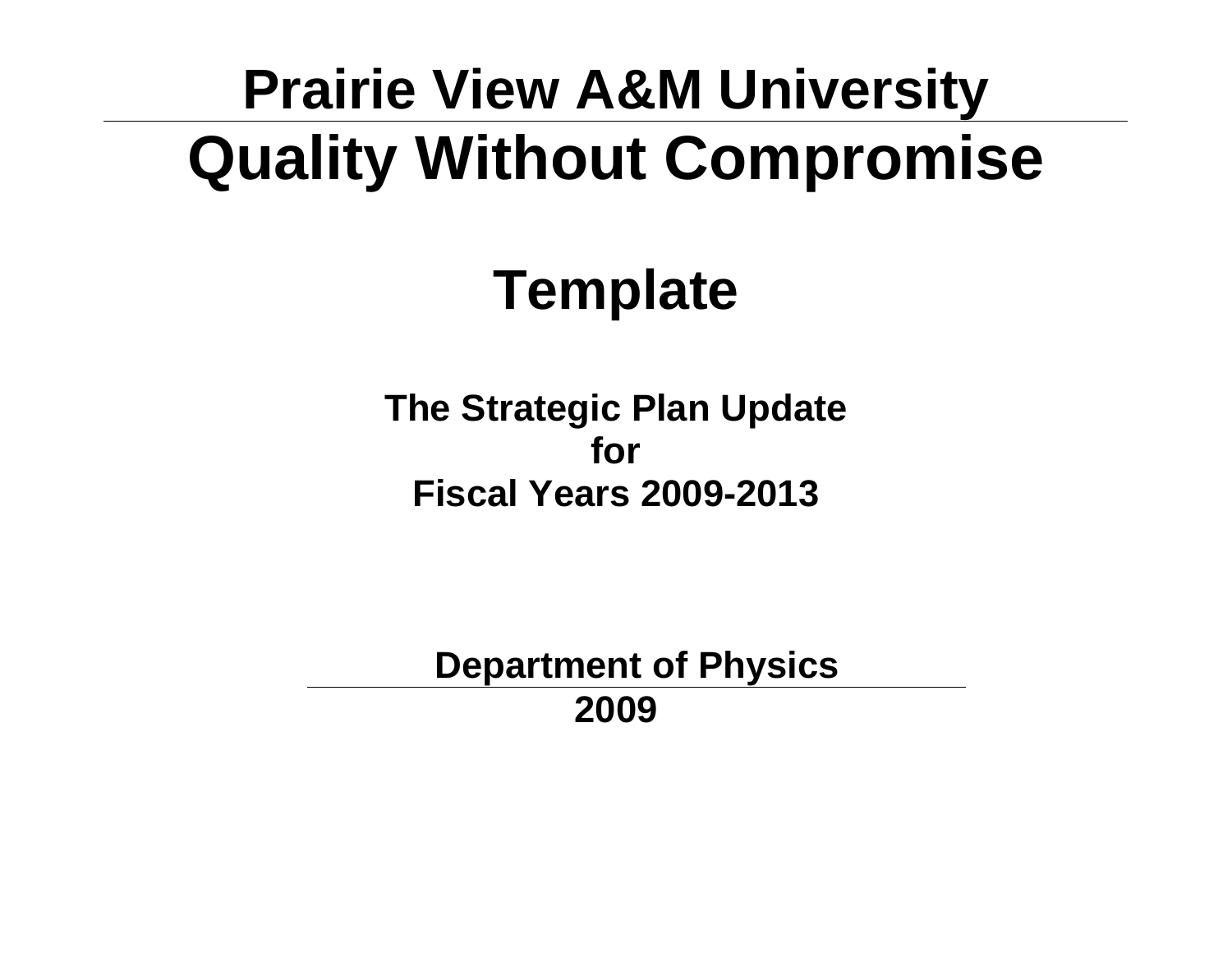#### A. **Executive Summary**

Narrative description of the unit's achievements since 2004 or earlier, its aspirations, expectations and its unique challenges. Highlight projected goals for the 2009-2013 period. Address projected changes in programs/services (eliminations, modifications, additions). Describe how achieving future plans will impact student learning by strengthening learning (applicable to academic and educational support programs and services) or enhance the student learning environment (administrative support units).

Accomplishments Since 2004: *The faculty has been very active in submitting proposals for research and education initiatives, and have been very successful in receiving several grants. These grants supported faculty as well as several students. Additionally, several innovative changes have been made to the curriculum and program.* 

Substantive Eliminations, Deferments, and Redirections Since 2004: *None.* 

#### Status: SWOT Analysis

1. Strengths

- *The Department of Physics has the capability, the interest and the commitment to respond to any opportunity, in spite of the heavy teaching loads, reduced budgets and the elimination of two faculty positions – Dr. Thomas' and Dr. Judd's. The research funding substantially increased in 2005 due to a large, one year \$1.5M grant received by Dr. Storr.*
- *The department also proposed several changes in the courses inventory and program direction, and subsequently had them approved.*
- 2. Weaknesses
	- *Insufficient coherence/overlap in research capabilities among faculty, that might make it difficult to establish largescale research infrastructures, such as centers of excellence. Two faculty members were hired as a part of the PVAMU-NASA CARR commitment to NASA – Dr. Premkumar Saganti in fall 2003 and Dr. Kevin Storr in fall 2004. These were supposed to be new positions in addition to the existing ones. However, upon the retirement of Dr. Richard Thomas in 2004 and of Dr. Dennis Judd in 2005, their positions were never filled. Hence the faculty number has been back to 8.*
- 3. Opportunities
	- *Physics is changing with many new subfields that cross disciplinary boundaries (for example, materials physics, computational physics, biophysics, chemical physics, entrepreneurship physics), most of which are absent from most traditional undergraduate physics programs.*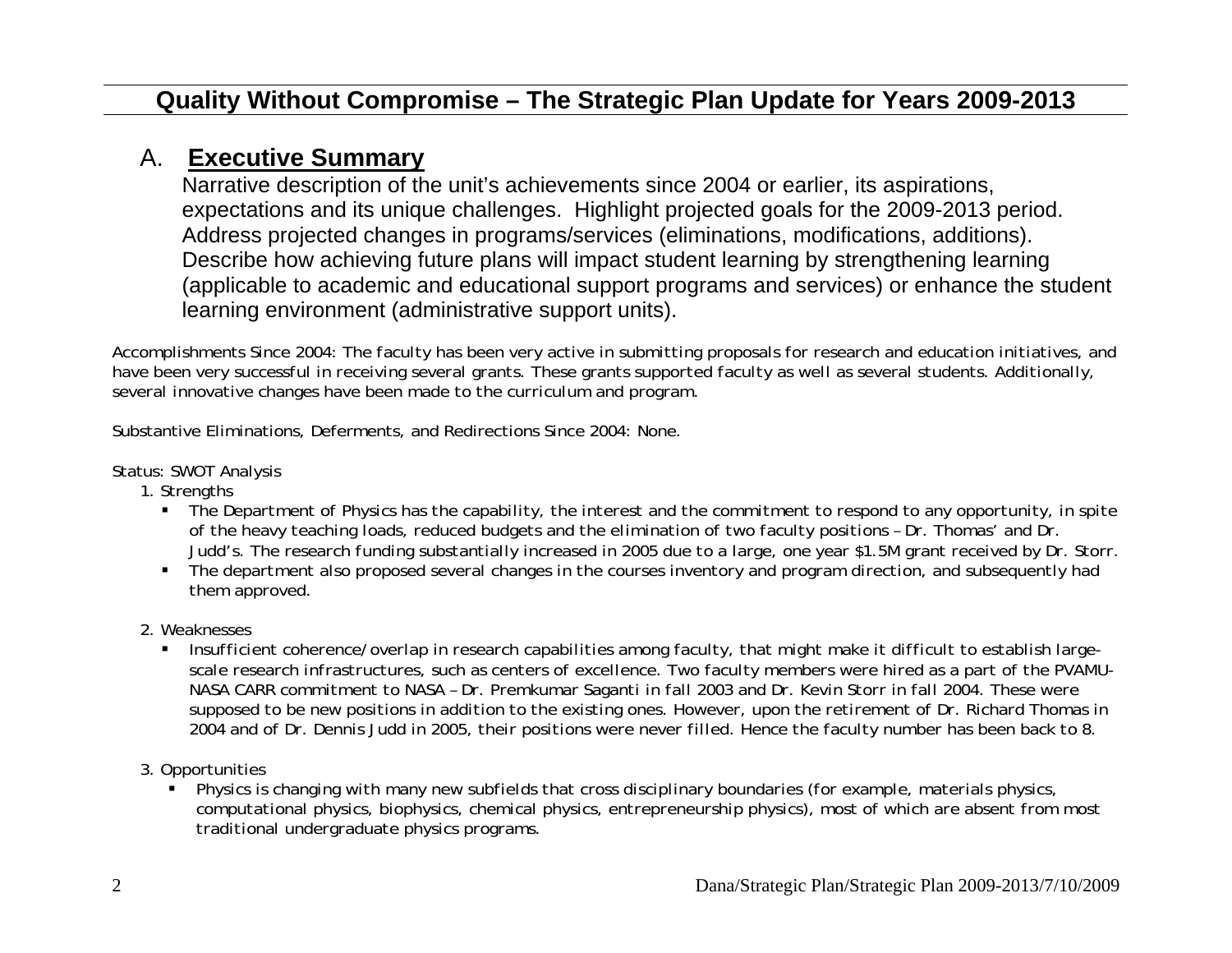- *The job market for physicists (and other scientifically trained workers) emphasizes the need for broader training within science and for enhanced skills in communication and the ability to work in teams.*
- *As a result of several efforts (Raising Above the Gathering Storm that emphasized the special need for funding in physics and physical science) and the American Competitiveness Initiative (calling for significant increase in the number of well-qualified teachers) – funding for the National Science Foundation and the Office of Science, Department of Energy, has increased, and is expected to be doubled over the next five years.*

#### 4. Threats

- *One of the recognized reasons for low enrollment in physics is the lack of properly prepared physics/physical science teachers in schools.*
- *There have been discussions, off and on, on the possibility of eliminating "low productivity" programs or merging them with other programs. Several years ago, there was an attempt to merge the departments of Chemistry and Physics.*

*The Table on the next page shows the external factors and how the department has responded in the past.*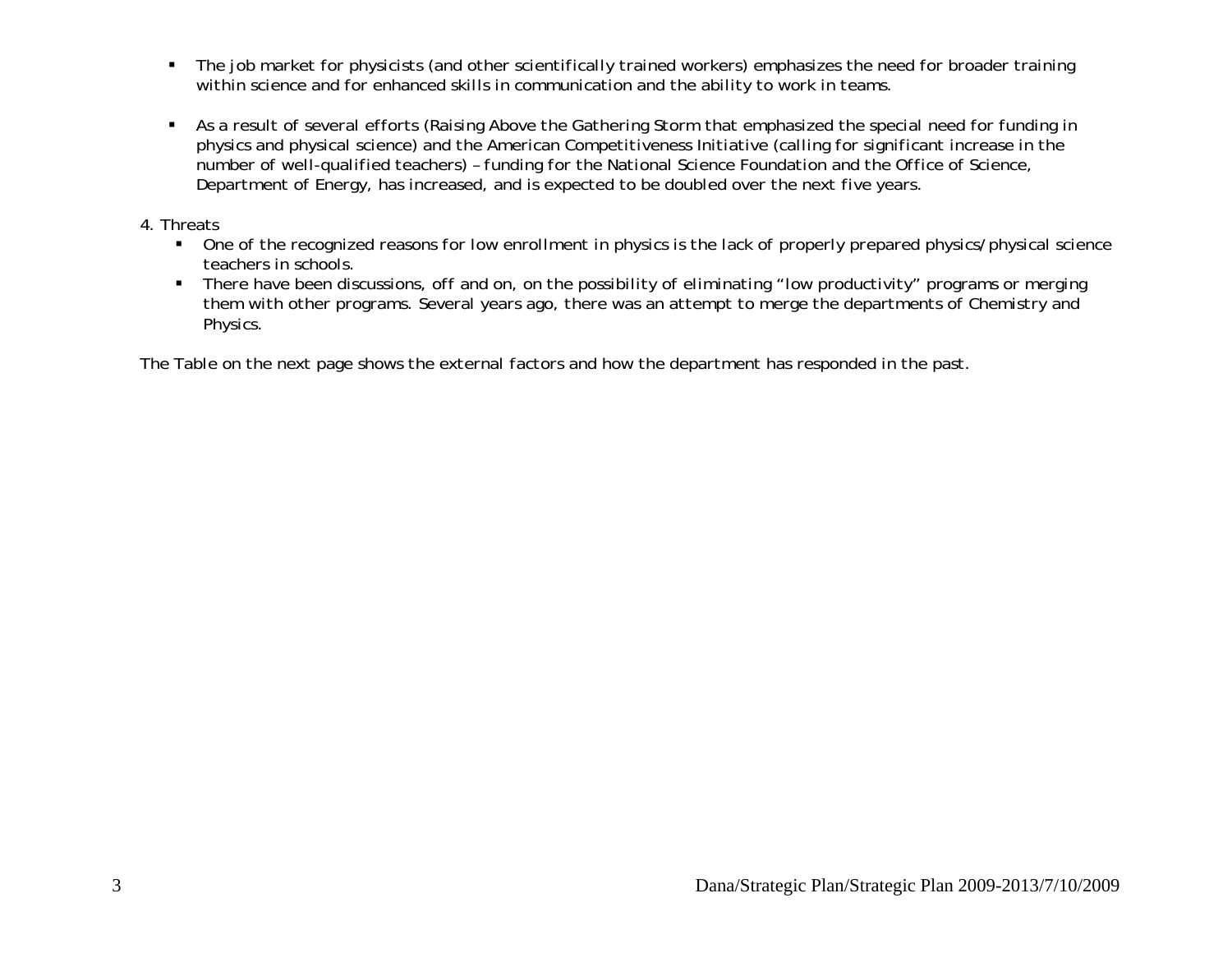#### *TABLE 1 – EXTERNAL ENVIRONMENT AND RESPONSIVE ACTIONS*

| EXTERNAL CHALLENGE                                                                                                                                                                                                                                                                                                       | <b>DEPARTMENT'S RESPONSE</b>                                                                                                                                                                                                                                                                                                                                                                                                                                                                                                                               |
|--------------------------------------------------------------------------------------------------------------------------------------------------------------------------------------------------------------------------------------------------------------------------------------------------------------------------|------------------------------------------------------------------------------------------------------------------------------------------------------------------------------------------------------------------------------------------------------------------------------------------------------------------------------------------------------------------------------------------------------------------------------------------------------------------------------------------------------------------------------------------------------------|
| Physics is changing with many new subfields that cross $\vert \bullet \vert$<br>disciplinary boundaries (for example, materials physics,<br>computational physics, biophysics, chemical physics), most of<br>which are absent from most traditional undergraduate physics<br>programs.                                   | In 2003, the department introduced, in addition to the<br>standard Traditional Physics Track, three more tracks:<br>Applied Physics Track, Computational Physics Track and<br>Medical Physics Track.                                                                                                                                                                                                                                                                                                                                                       |
| The job market for physicists (and other scientifically trained $\blacksquare$<br>workers) emphasizes the need for broader training within<br>science and for enhanced skills in communication and the<br>ability to work in teams.                                                                                      | In 2007, in addition to making the physics degree program<br>span 120 SCH (not the usual 125 or more SCH), the<br>department has introduced an Inter-Disciplinary Minor,<br>providing a physics major with a broader background and<br>educational preparation for the<br>workforce,<br>with<br>requirements to write papers and make presentations, along<br>with a one semester Capstone Project.                                                                                                                                                        |
| One of the recognized reasons for low enrollment in physics is<br>the lack of properly prepared physics/physical science teachers<br>in schools.                                                                                                                                                                         | A special choice of courses in the current degree plan<br>$\blacksquare$<br>provides the necessary training for certification to teach<br>science in schools.<br>This type of effort is also strengthened with efforts such as<br>٠<br>the Gates-Marshall project that provides a more rigorous<br>education for high school students in addition to providing<br>professional development for teachers.                                                                                                                                                   |
| Today's undergraduate student body is more diverse both<br>ethnically and economically than that of twenty years ago, with<br>backgrounds and motivations substantially different from those<br>of most current physics<br>faculty when<br>they<br>were<br>undergraduates.                                               | The department faculty and staff are engaged in a series of<br>assessment efforts including self-assessment to understand<br>this gap in generational and cultural differences, and are<br>exploring ways to close the gaps and to reach out to the new<br><i>generation.</i>                                                                                                                                                                                                                                                                              |
| Physics education research has established that there is a<br>significant gap between what physics faculty believe they are<br>teaching and what students actually learn. At the same time,<br>physics education research has identified a number of teaching $\blacksquare$<br>strategies that can help close that gap. | The department has substantially updated its laboratories so<br>as to provide hands-on learning experience that makes<br>physics less abstract and more enjoyable.<br>Comprehensive assessment efforts are being designed to<br>assess student learning.                                                                                                                                                                                                                                                                                                   |
| The physics profession as a whole faces a public perception that $\blacktriangleright$<br>scientists are odd and peculiar people, scientists have few<br>other interests but their work, scientific work is dangerous, and<br>that physics is old-fashioned, outdated, irrelevant to modern<br>society.                  | Several application-oriented courses have been added, for<br>example: Physics of Medical Imaging, Physics of Atmospheric<br>Science, Online Weather Course, and Science of Everyday<br>Life.<br>A Science Education Center has also been created with<br>rollercoasters, robotics, computer simulations, Nintendo Wii<br>and other high technology experiential environments.<br>These courses, along with the enhanced tutoring sessions and<br>outreach efforts via Society Of Physics Students and the G-<br>Force, should dispel these misconceptions. |

Status: Review the Effectiveness of Current Plan—2004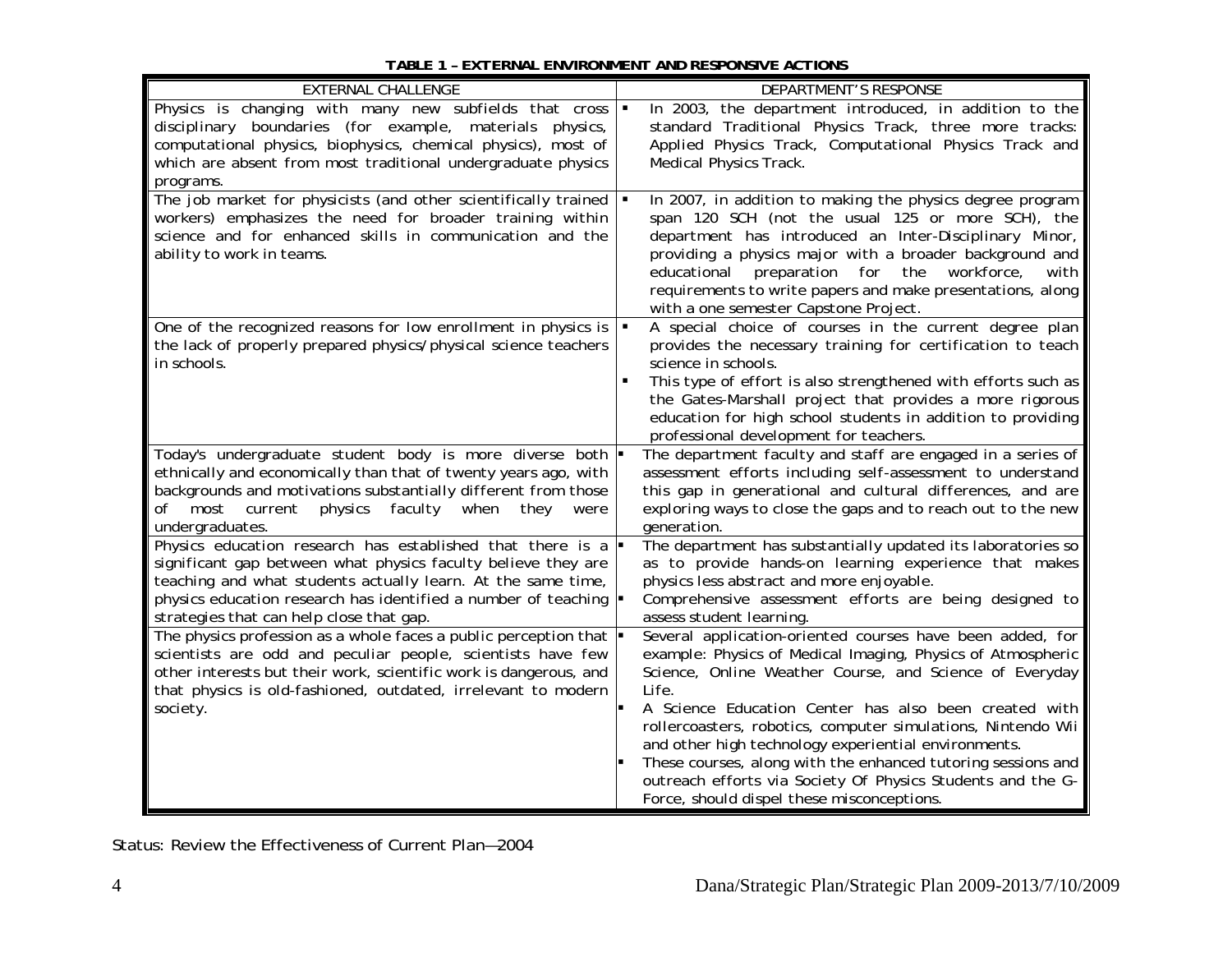#### B. **Vision of the Unit**

The Department of Physics will be nationally recognized for its first-class undergraduate program by: maintaining comparable quality to the mainstream institutions of physics education and increasing world class research, to address and provide solutions to, the issues facing Texas and the nation.

#### C. **Mission of the Unit**

The mission of the department is to provide students with an education and training in physics, supported by a strong foundation in the liberal arts curriculum, which will prepare them for advanced degrees and a variety of professional careers.

## D. **Relationship of the Unit's Mission to the University's Mission**

*The threefold mission of the university – Teaching, Research and Service – is reflected in the department's mission and its programs In particular, it addresses the University Goals 1, 2, 3, 5, 7,*  9. The newly reformatted degree program, in addition to graduating students with a strong *preparation in physics, also supports the master's and doctoral level programs at the university. The department, as an integral member of the Texas A&M University System, is positioned to provide the necessary training at the B.S. level to enter into a pipeline to any of the related M.S.*  and Ph.D. programs in the System. The department is also participating in the training of science *education majors as future teachers as well as preparing high school students to be successful in college. The department's research complements and enhances research at other units at the university, through demonstrated collaborative efforts among the various units. Through its small business mentoring and Mentor-Protégé programs, the department reaches out to the Waller County and the community at large by providing workshops, consultations, and technical assistance.*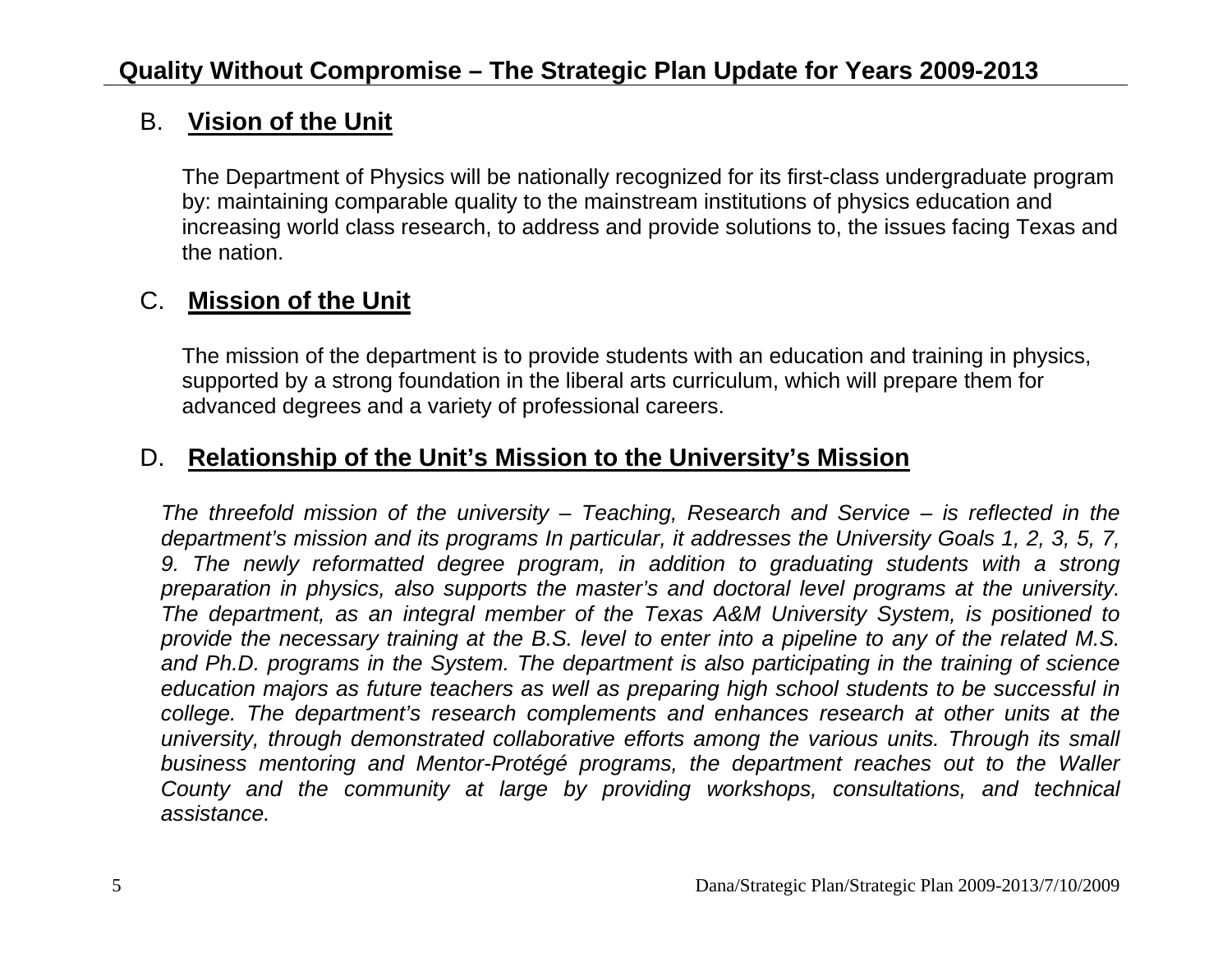#### E. **Current Organizational Structure**

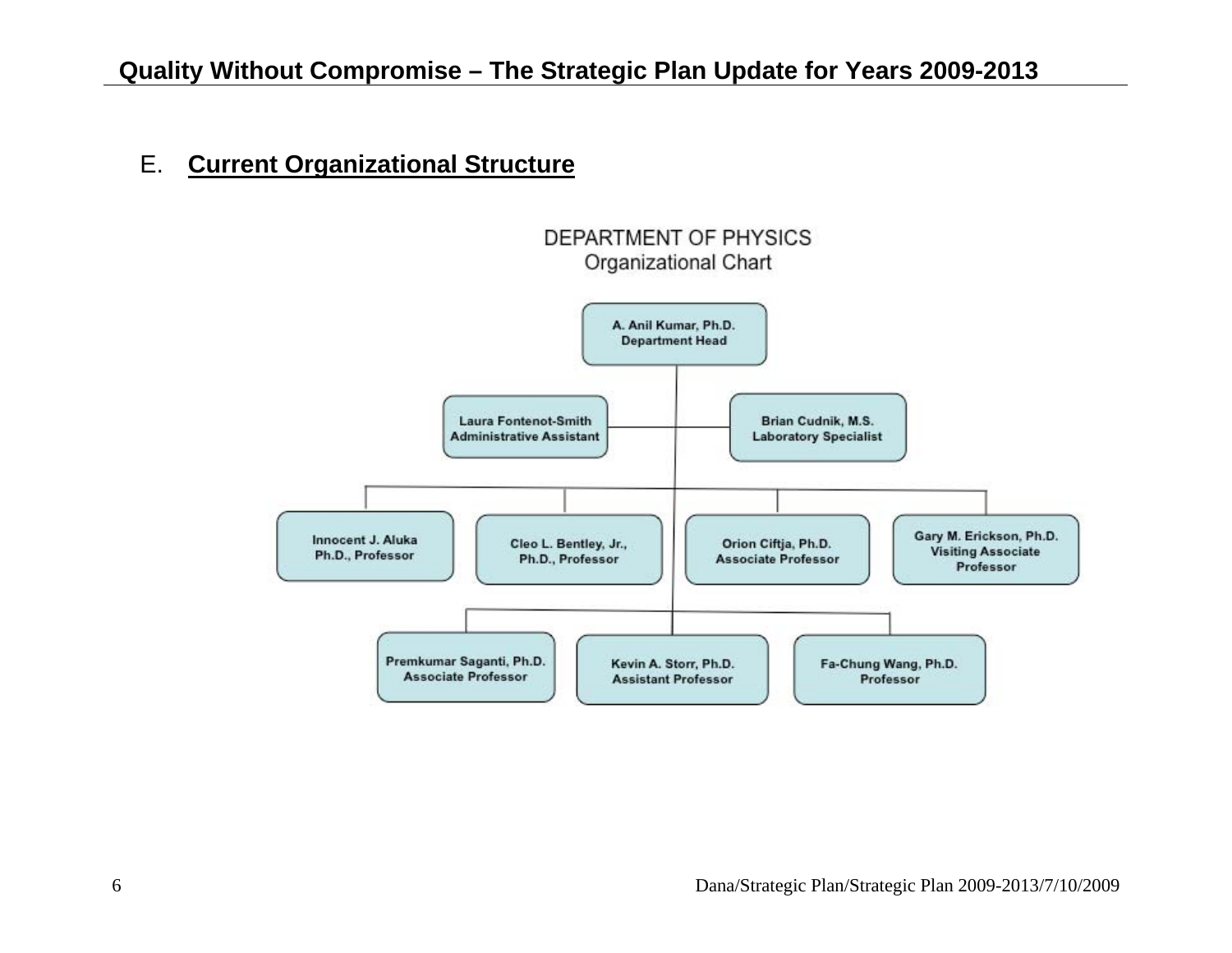# F. **Unit's Support of the University's Core Values**

Department of Physics is committed to the implementation of university core values. These core values are particularly important for the education of the under-represented and under-prepared students that we serve. This unit strives to offer challenges to the academically talented and the under-prepared.

| <b>Institutional Core Values</b> | Unit's Support of Core Values Most Applicable to                                                                               |
|----------------------------------|--------------------------------------------------------------------------------------------------------------------------------|
|                                  | The Unit                                                                                                                       |
| 1. Access and Quality            | • Access and Quality & Diversity (#1 and<br>#2): This unit practices these core values in                                      |
| 2. Diversity                     | its teaching, research, and service. The<br>department strives to meet the needs of<br>underrepresented population.            |
| 3. Relevance                     | • Leadership and Relevance $(\#4 \text{ and } \#3)$ : the<br>Department of Physics plays an important                          |
| 4. Leadership                    | role in preparing our students to meet the<br>challenges of the 21 <sup>st</sup> century workforce.                            |
| 5. Social Responsibility         | • Social Responsibility and Accountability<br>(#5 and #6): incorporating relevance and<br>leadership in training and mentoring |
| 6. Accountability                | student population with the appropriate<br>training.                                                                           |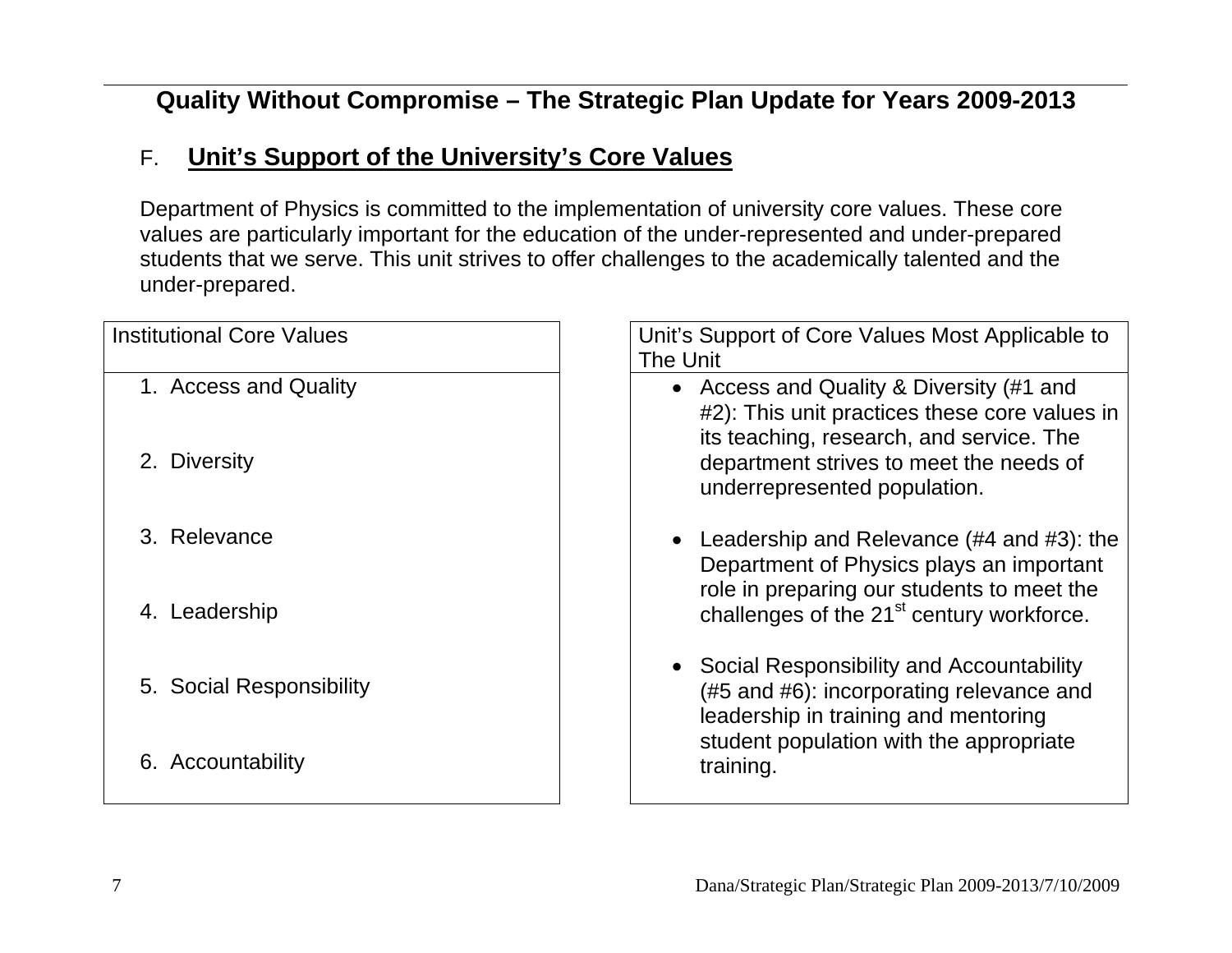**G-1. The Past: Major Outcome Achievements and Changes Since 2004 (Excluding Degree Program Outcomes Reported on Forms A-1) University Goal #\_\_1\_\_\_\_\_ (see Goal List)** 

| <b>Unit Goal</b>                                                                                            | <b>Objectives/Outcomes</b>                                                                                                                                                                                                                                                                                          | Methods of<br><b>Assessment</b><br>and Year                                             | Evidence<br>(Form and Location)                                                                                                                                                                                                                                                | Outcome to be<br>continued in<br>2009-2013 Cycle<br>$Y = Yes$<br>$N=NO$ |
|-------------------------------------------------------------------------------------------------------------|---------------------------------------------------------------------------------------------------------------------------------------------------------------------------------------------------------------------------------------------------------------------------------------------------------------------|-----------------------------------------------------------------------------------------|--------------------------------------------------------------------------------------------------------------------------------------------------------------------------------------------------------------------------------------------------------------------------------|-------------------------------------------------------------------------|
| Continue to modernize<br>the Physics<br><b>Department</b><br>Laboratories                                   | <b>Modernized Laboratories</b><br>$\blacksquare$                                                                                                                                                                                                                                                                    | <b>Visual</b><br>Inspection,<br>Inventory of<br>technology                              | <b>Computer data collection facilities in</b><br>(rooms 301, 303, 307, 325, and 327)<br><b>Advanced Physics Laboratory,</b><br><b>Computational Physics Laboratory,</b><br><b>Medical Imaging Laboratory, Magnetic</b><br><b>Field Laboratory, Physics Learning</b><br>Center. | Y                                                                       |
| Continue to monitor<br>course offerings and<br>program changes<br>elsewhere to update<br>our own offerings. | • Physics Program<br><b>Reorganized Physical</b><br>Science I and II and have<br>been working on the<br>common syllabus and<br>common exam. Added<br>advance lab,<br>computational aspects in<br>class and online<br>homework served, online<br>course materials, new<br>courses. We initiated oral<br>examinations | <b>University</b><br>academic<br>council<br><b>Approval 2005</b><br><b>Common exams</b> | <b>University Catalog, departmental</b><br>minutes in Dr. Kumar's office<br>Oral exams evaluate each student with<br>a rubric Assessment surveys for<br>advanced labs<br>Integrated computational homework                                                                     | Y                                                                       |

#### **\*For Academic Program Outcome see H-1-1**

## **\*Reproduce this sheet as needed for each applicable Goal**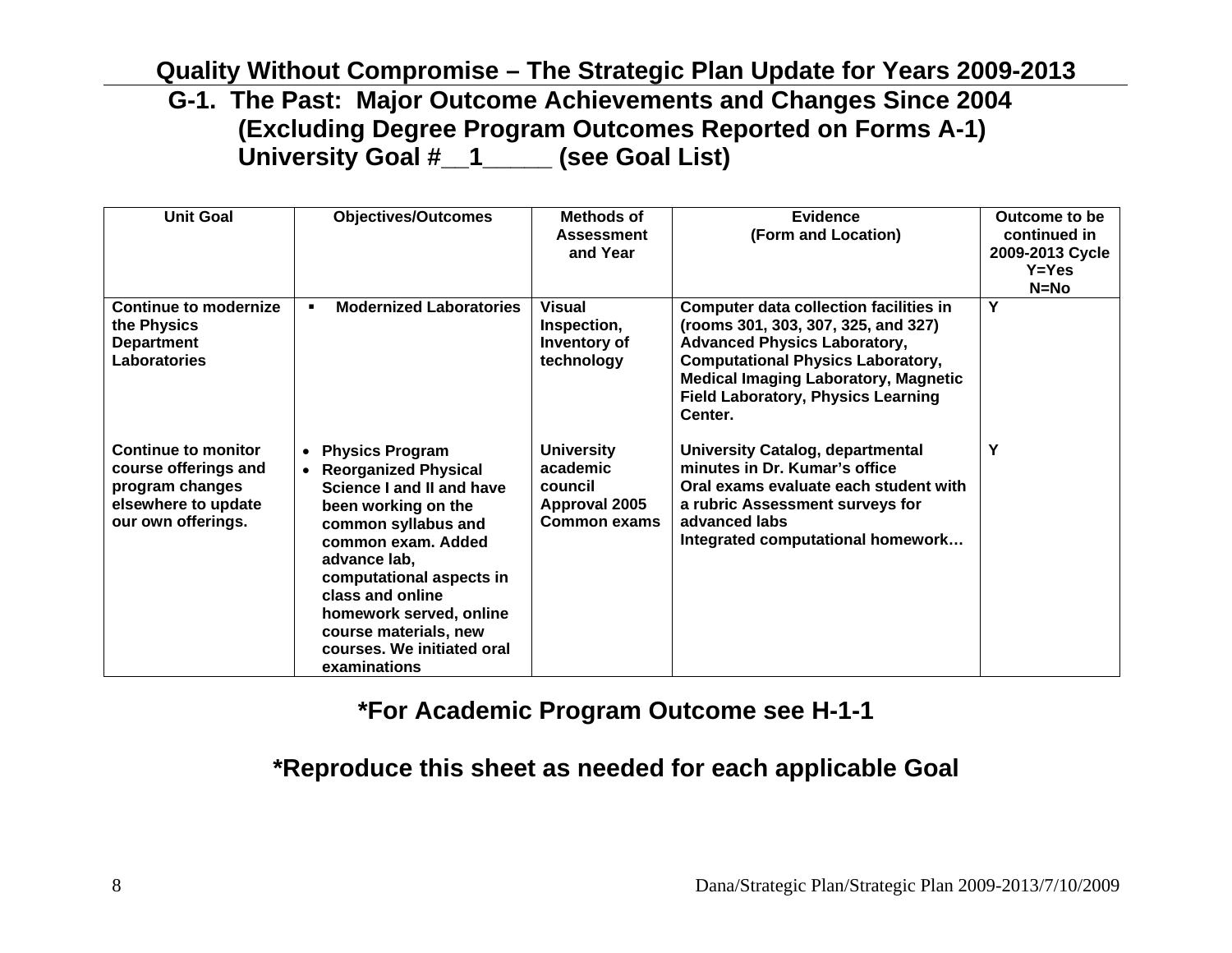**G-1. The Past: Major Outcome Achievements and Changes Since 2004 (Excluding Degree Program Outcomes Reported on Forms A-1) University Goal #\_\_3\_\_\_\_\_ (see Goal List)** 

| <b>Unit Goal</b>                                      | <b>Objectives/Outcomes</b>                                                                                                                                                                                                                                                                                                                                                                                                                                                                                      | Methods of<br><b>Assessment</b><br>and Year | <b>Evidence</b><br>(Form and Location)                                                                                                                                                               | Outcome to be<br>continued in<br>2009-2013 Cycle<br>$Y = Yes$<br>$N=NO$ |
|-------------------------------------------------------|-----------------------------------------------------------------------------------------------------------------------------------------------------------------------------------------------------------------------------------------------------------------------------------------------------------------------------------------------------------------------------------------------------------------------------------------------------------------------------------------------------------------|---------------------------------------------|------------------------------------------------------------------------------------------------------------------------------------------------------------------------------------------------------|-------------------------------------------------------------------------|
| Increase the size and<br>number of research<br>grants | - A \$1.5M grant received by<br>Dr. Storr from the DOE<br>- Several grants from NASA<br>received by Dr. Saganti<br>- Dr. Erickson received a 3-<br>year grant from NASA<br>- Dr. Ciftja received an NSF<br>grant from the division of<br>Materials research<br>- Dr. Orion Ciftja has been a<br>part of TAMU's NSF-IGERT<br>initiative<br>- Dr. Kevin Storr received a<br>grant from NSF to support<br>his research in low<br>temperature physics.<br>- Dr. A. Anil Kumar received a<br>grant from the Thurgood | 2005<br>2003-2008<br>2005<br>2005           | Documentation pertaining to each of<br>these grants can be found in the<br>Department (room 330) or with the<br>appropriate entity (Research<br><b>Foundation / Office of Sponsored</b><br>Programs) | Υ<br>Υ                                                                  |
|                                                       | <b>Marshall College Fund and</b><br>the Bill and Melinda Gates<br>Foundation as a part of their<br><b>Gates-Marshall School</b><br>Redesign Program.                                                                                                                                                                                                                                                                                                                                                            |                                             |                                                                                                                                                                                                      |                                                                         |
| Increase the number of<br>publications                | Dr. Saganti was author or co-<br>author of 14 papers                                                                                                                                                                                                                                                                                                                                                                                                                                                            | 2001-2008                                   | CV on file in the Department                                                                                                                                                                         | Y                                                                       |
|                                                       | Dr. Ciftja was author or co-<br>author of 17 papers                                                                                                                                                                                                                                                                                                                                                                                                                                                             | 2003-2009                                   | CV on file in the department                                                                                                                                                                         | Υ                                                                       |

**\*For Academic Program Outcome see H-1-1**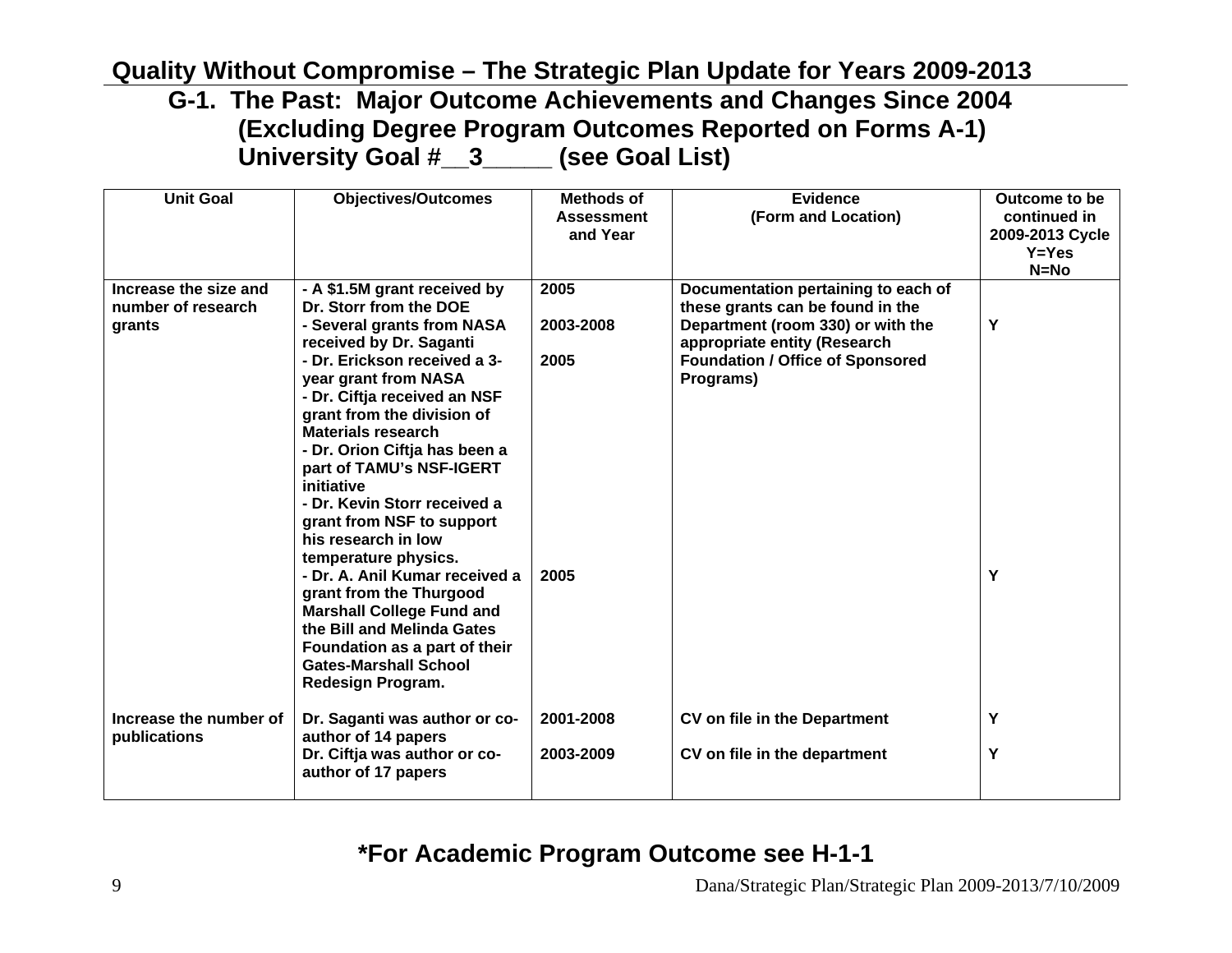#### **G-1. The Past: Major Outcome Achievements and Changes Since 2004 (Excluding Degree Program Outcomes Reported on Forms A-1) University Goal #\_\_9\_\_\_\_\_ (see Goal List)**

| <b>Unit Goal</b>                                      | <b>Objectives/Outcomes</b>                                                                                                                                        | Methods of        | Evidence                                                                                                                                                     | Outcome to be   |
|-------------------------------------------------------|-------------------------------------------------------------------------------------------------------------------------------------------------------------------|-------------------|--------------------------------------------------------------------------------------------------------------------------------------------------------------|-----------------|
|                                                       |                                                                                                                                                                   | <b>Assessment</b> | (Form and Location)                                                                                                                                          | continued in    |
|                                                       |                                                                                                                                                                   | and Year          |                                                                                                                                                              | 2009-2013 Cycle |
|                                                       |                                                                                                                                                                   |                   |                                                                                                                                                              | $Y = Yes$       |
|                                                       |                                                                                                                                                                   |                   |                                                                                                                                                              | $N=NO$          |
| <b>Expand interactions</b><br>with schools            | - Teacher Training sessions<br>with Eisenhower H.S. and<br><b>Aldine H.S. teachers</b>                                                                            | 2004, 2005        | Teacher worksheets and feedback,<br>pictures of the training exercises                                                                                       | Y               |
|                                                       | - Teacher Training and<br><b>Mentoring of Royal H.S.</b><br>teachers                                                                                              | 2005-2009         | Teacher worksheets and feedback<br>documentation, pictures and videos of<br>the training events, test scores of<br>students                                  | Υ               |
|                                                       | <b>Collaborations with Waller</b><br>ISD, Bellville ISD, Hempstead<br>ISD, through Career Day<br>activities, meeting with<br>teachers and administrators,<br>etc. | 2003-2009         | Documentation of encounters on file in<br>the Department office, pictures of<br>career day events available online at<br>http://www.pvamu.edu/pages/2727.asp | Y               |
| Increase the number of<br>double majors in<br>physics | Increase in the number of<br><b>Physics Majors.</b>                                                                                                               | 2005-2009         | Academic Records located in NSCI 330                                                                                                                         | Υ               |

# **\*For Academic Program Outcome see H-1-1**

#### **\*Reproduce this sheet as needed for each applicable Goal**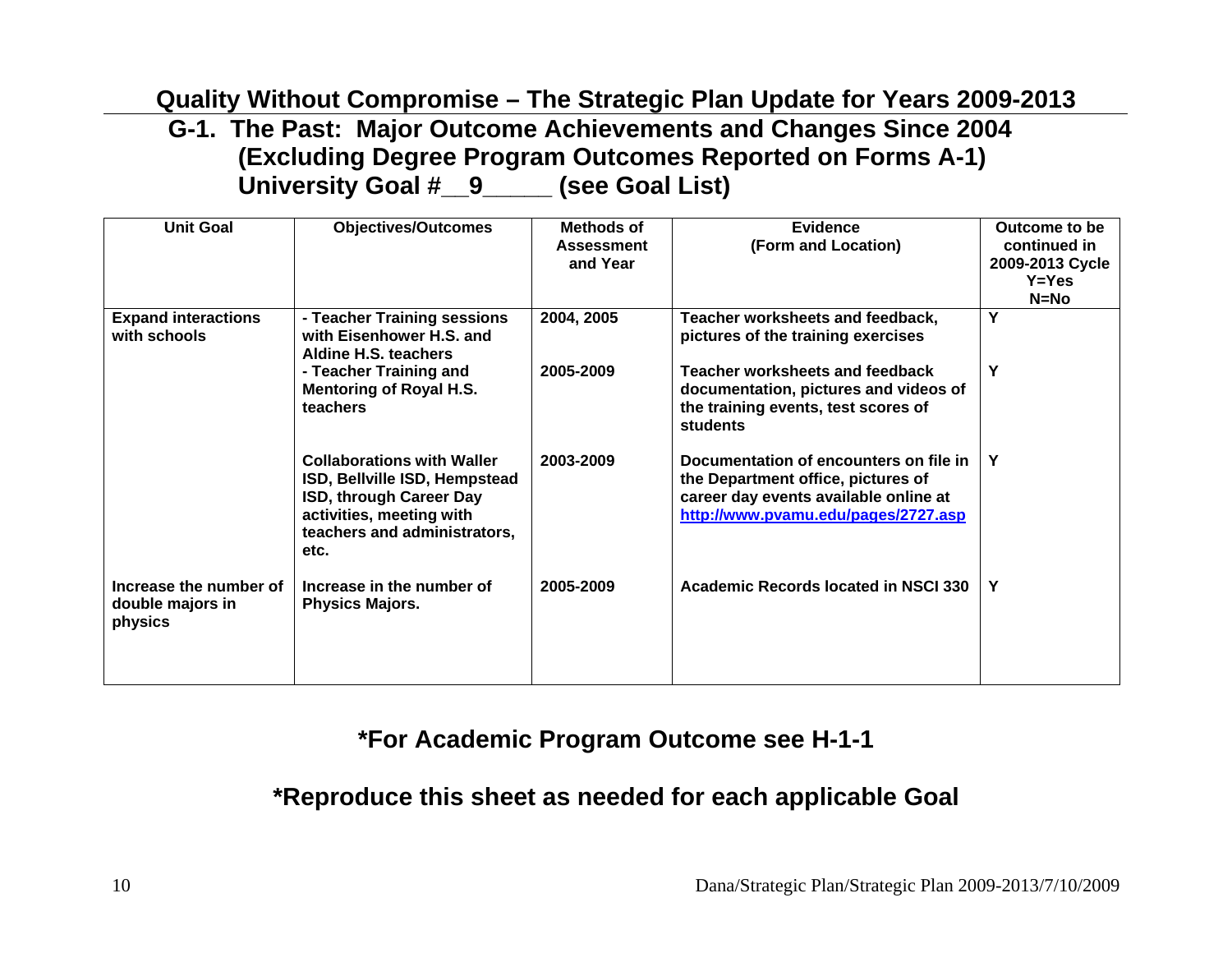**Quality Without Compromise – The Strategic Plan Update for Years 2009-2013 G-1. The Past: Major Outcome Achievements and Changes Since 2004 (Excluding Degree Program Outcomes Reported on Forms A-1) University Goal #\_\_9\_\_\_\_\_ (see Goal List)** 

| <b>Unit Goal</b>                                   | <b>Objectives/Outcomes</b>                                                                                                          | Methods of<br><b>Assessment</b><br>and Year | <b>Evidence</b><br>(Form and Location)                        | Outcome to be<br>continued in<br>2009-2013 Cycle<br>$Y = Yes$<br>$N=NO$ |
|----------------------------------------------------|-------------------------------------------------------------------------------------------------------------------------------------|---------------------------------------------|---------------------------------------------------------------|-------------------------------------------------------------------------|
| <b>Continue to update</b><br>departmental web site | Improved, updated, user-<br>friendly website. Continual<br>improvement in web access<br>to department's activities and<br>services. | 2009                                        | <b>Department Head</b><br>http://www.pvamu.edu/pages/2727.asp | Υ                                                                       |

#### **\*For Academic Program Outcome see H-1-1**

**\*Reproduce this sheet as needed for each applicable Goal**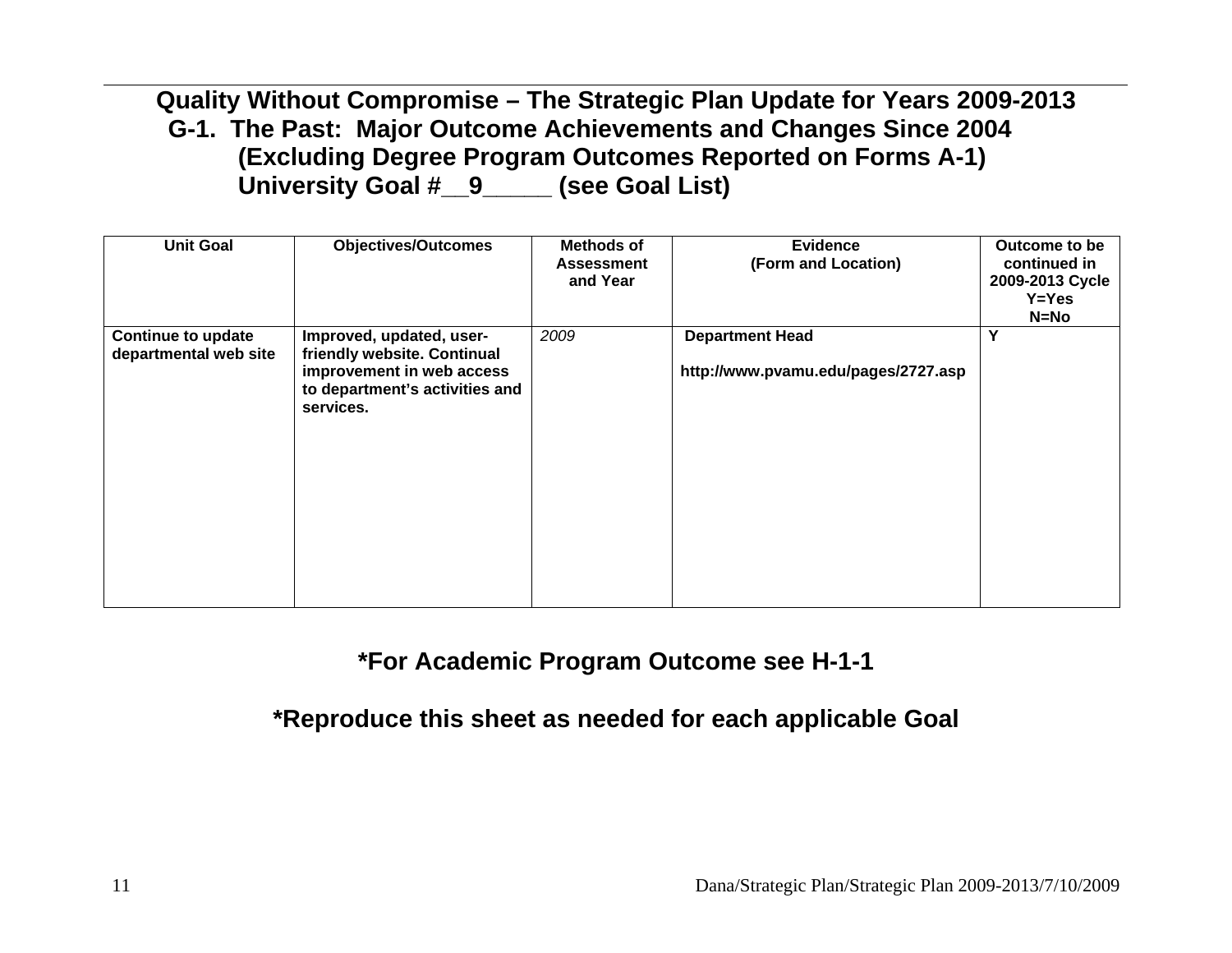#### **G-1-1. The Past 2004-2008: Main Student Learning Program Outcomes Assessment Summary (Schools, Colleges, Developmental Education, Under Graduate Medical Academy)**

Program Physics

**e.g., Geology, M.S. Geology, or Ph.D.** 

| Referring to Forms A-1, Describe changes made to       | Year(s) | <b>Documentation</b>                  | <b>Document</b>               |
|--------------------------------------------------------|---------|---------------------------------------|-------------------------------|
| improve student learning (e.g. curriculum,             | Change  | <b>Supporting Change</b>              | <b>Contact Person,</b>        |
| technology, instructional methods, co-curricular       | Made    | (e.g. minutes, reports, statistical   | <b>Location and</b>           |
| activities, etc.)                                      |         | profiles, test scores, etc.)          | <b>Form</b>                   |
| <b>ESTABLISHMENT OF THE FOLLOWING PLO's:</b>           | 2008    |                                       |                               |
| Outcome 1: Students can apply knowledge of             |         | Paper copies of projects,             | <b>Respective Instructor,</b> |
| mathematics, physics and modern computing tools        |         | assignments, tests, and laboratory    | Department Head and the       |
| to model and solve relevant scientific, engineering or |         | reports located in the instructor's   | <b>Physics Office.</b>        |
| educational problems.                                  |         | office.                               |                               |
|                                                        |         |                                       |                               |
| <b>Outcome 2: Students can design and conduct</b>      |         | Paper copies of laboratory reports    |                               |
| experiments, as well as to analyze and interpret data. |         | and results located in the            |                               |
|                                                        |         | instructor's office                   |                               |
|                                                        |         |                                       |                               |
| Outcome 3: Students can describe, evaluate, and set    |         | <b>Copies of presentation DVD and</b> |                               |
| in perspective, the impact of scientific and           |         | panel assignments located in the      |                               |
| engineering solutions.                                 |         | instructor's office.                  |                               |
|                                                        |         |                                       |                               |
| Outcome 4: The students can demonstrate that they      |         | Paper copies of articles located in   |                               |
| act with personal and professional integrity and       |         | the instructor's office               |                               |
| responsibility.                                        |         |                                       |                               |
|                                                        |         |                                       |                               |
| <b>Outcome 5: Students can communicate effectively</b> |         | Paper copies of tests located in the  |                               |
| with written, oral and visual means.                   |         | instructor's office                   |                               |

#### **\*Reproduce this sheet as needed for each program**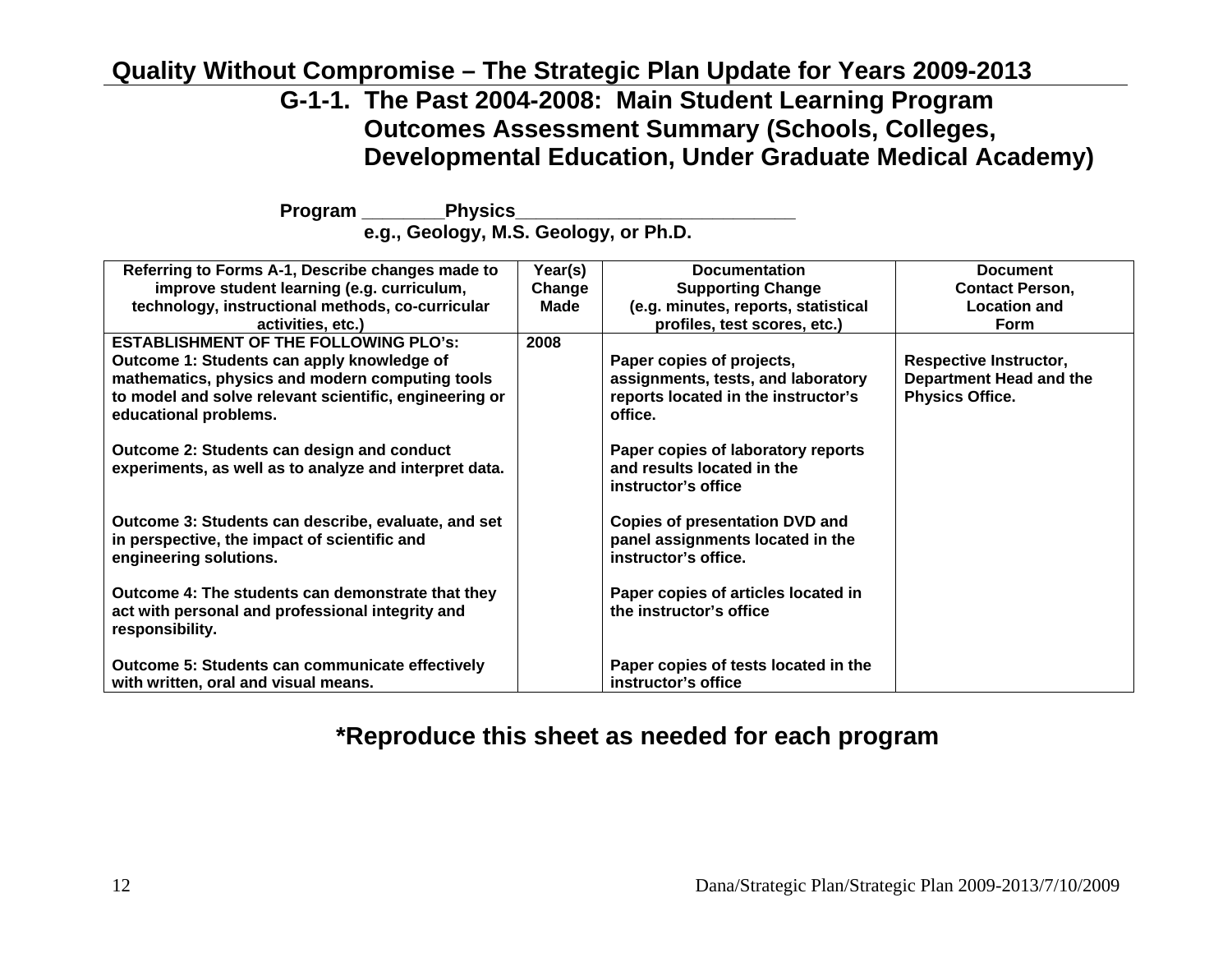#### **Quality Without Compromise – The Strategic Plan Update for Years 2009-2013 G-1-2. The Past: 2004-2008 Major Academic Program Destination Outcomes Assessment Summary (Schools, Colleges, Developmental Education, UMA)**

**Program \_\_\_\_\_Physics, B.S.\_\_\_\_\_\_\_\_\_\_\_\_\_\_\_\_\_\_\_\_\_\_\_\_\_\_** 

| <b>Destination of Degree/Program Completers</b><br>(% to Graduate/Professional School,<br>% to Labor Force, etc) | Year(s)<br>Assessed | <b>Documentation</b><br>(e.g. statistical profiles, reports, etc.) | <b>Document</b><br><b>Contact Person,</b><br><b>Location and</b><br><b>Form</b> |
|------------------------------------------------------------------------------------------------------------------|---------------------|--------------------------------------------------------------------|---------------------------------------------------------------------------------|
| Jessica Alvaro – NAVY Nuclear Engineering<br>Program                                                             | 2009                | <b>NAVY ROTC</b>                                                   | Department Head and the<br><b>Physics Office.</b>                               |
| Noah Rattler – Economic Development Specialist,<br><b>Houston Airport System, Houston, TX</b>                    | 2009                | http://www.linkedin.com/pub/noah-<br>rattler/8/523/20              |                                                                                 |
| Gilbert Nyandoto - Process Engineer, LHH<br>(Semiconductors industry), Dallas, TX                                | 2009                | http://www.linkedin.com/in/gilbertnyandoto                         |                                                                                 |
|                                                                                                                  |                     |                                                                    |                                                                                 |
|                                                                                                                  |                     |                                                                    |                                                                                 |

#### **\*Reproduce this sheet as needed for each program**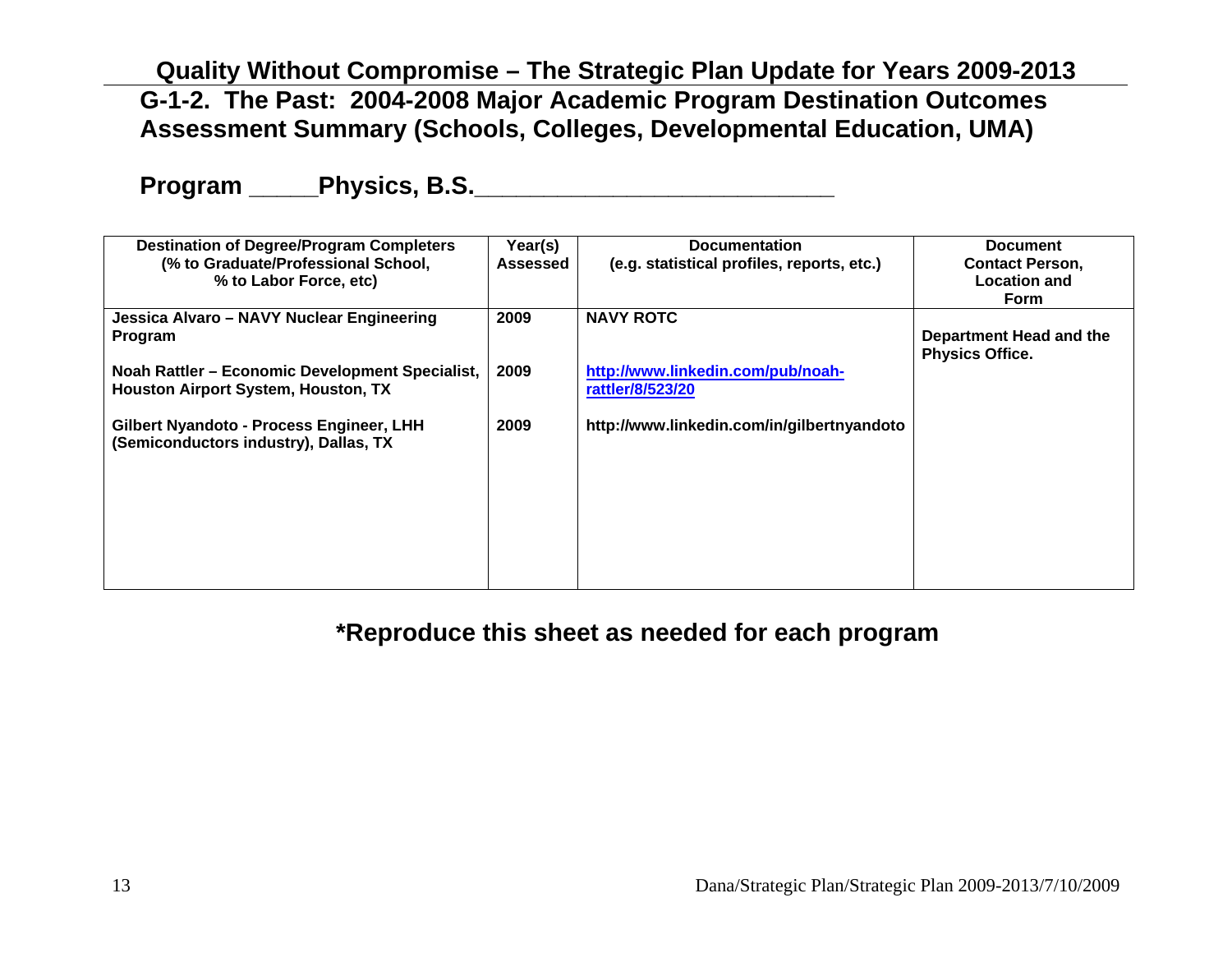## **H. The Past: Unit Outcomes Assessment Summary for Units Without Formal Inclusion in the 2004-2008 Strategic Plan Update (skip all H Section Forms)**

| List Unit Functions at the Core of<br>it's Mission<br>(What would not take place at the<br>University if the Unit Did Not<br>Exist?)                                                                                                                                     | Level of<br><b>Achievement</b>                             | <b>Changes Made</b><br>(e.g. Procedure/Rule change, Process<br>change, Personnel adjustment,<br>Software change,<br><b>Organizational change)</b>                   | Year(s)   | <b>Document</b><br><b>Contact Person,</b><br><b>Location and</b><br><b>Form</b> |
|--------------------------------------------------------------------------------------------------------------------------------------------------------------------------------------------------------------------------------------------------------------------------|------------------------------------------------------------|---------------------------------------------------------------------------------------------------------------------------------------------------------------------|-----------|---------------------------------------------------------------------------------|
| We provide the essential<br>foundation for the science and<br>engineering students.                                                                                                                                                                                      | <b>Comparable to</b><br>major Texas<br><b>institutions</b> | <b>Common Syllabus and Common Exams</b><br>Courses Taught by faculty for free (e.g.<br><b>Electricity &amp; Magnetism, Nuclear and</b><br><b>Radiation Physics)</b> | 2004-2007 | Individual Instructor,<br>Department Head and the<br><b>Physics Office.</b>     |
| Student participation in research<br>spearheaded by our faculty.<br><b>Assisting other graduate</b><br>programs by expanding thesis<br>research project possibilities.<br><b>Student research opportunities</b><br>integrating equipment and<br>process into curriculum. |                                                            |                                                                                                                                                                     |           |                                                                                 |
| Initiated multi-university research<br>collaborations (not possible<br>without Physics department)                                                                                                                                                                       |                                                            |                                                                                                                                                                     |           |                                                                                 |
| <b>Scientific Literature contribution</b><br>by the faculty and the<br>national/international visibility of<br>the university                                                                                                                                            |                                                            |                                                                                                                                                                     |           |                                                                                 |
| W/o physics, the number of<br>underrepresented individuals<br>going into graduate programs in<br>physics would be diluted                                                                                                                                                |                                                            |                                                                                                                                                                     |           |                                                                                 |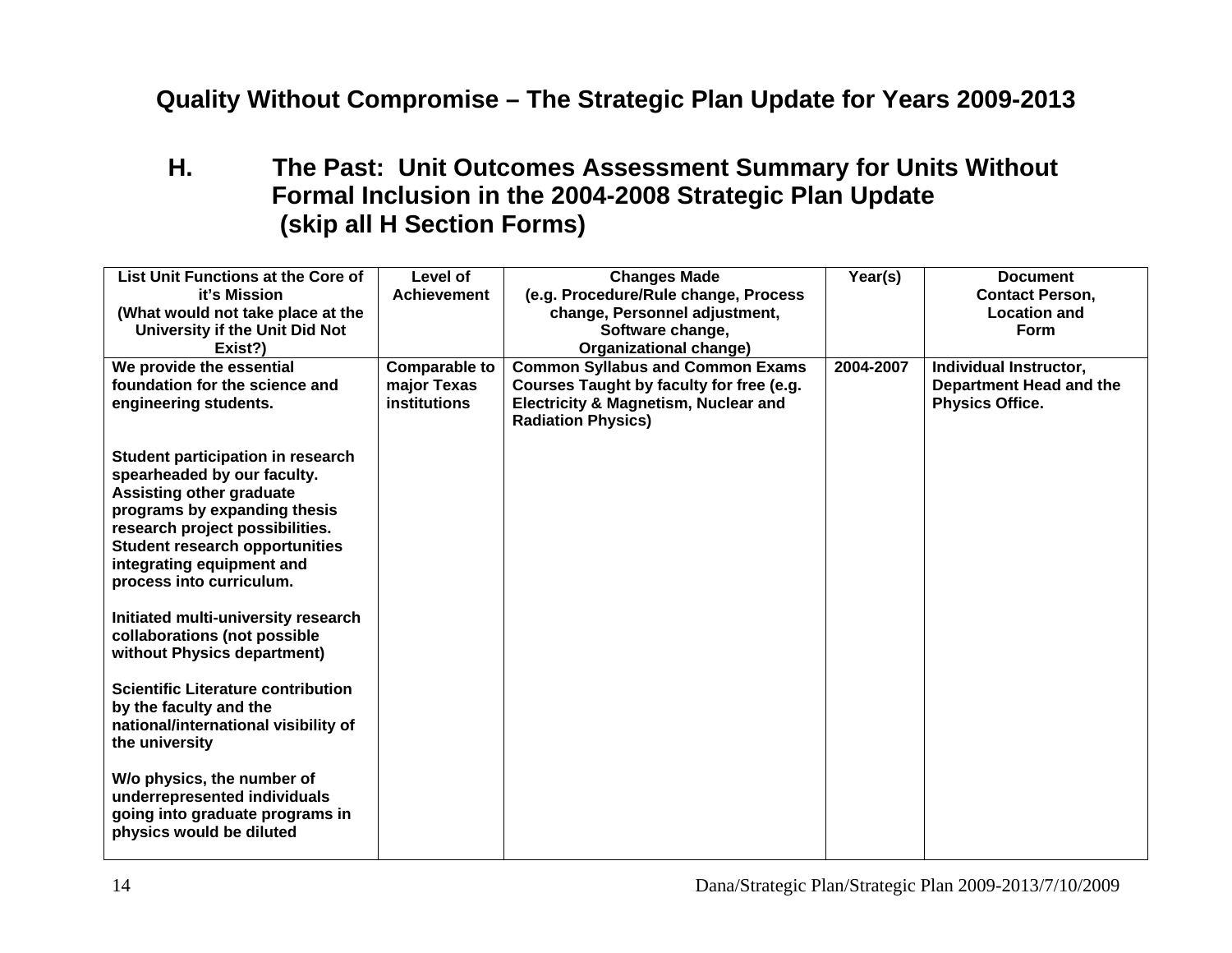| We help to develop science<br>teachers through our science<br>education program |  |  |
|---------------------------------------------------------------------------------|--|--|
| Interdisciplinary research<br>programs would suffer                             |  |  |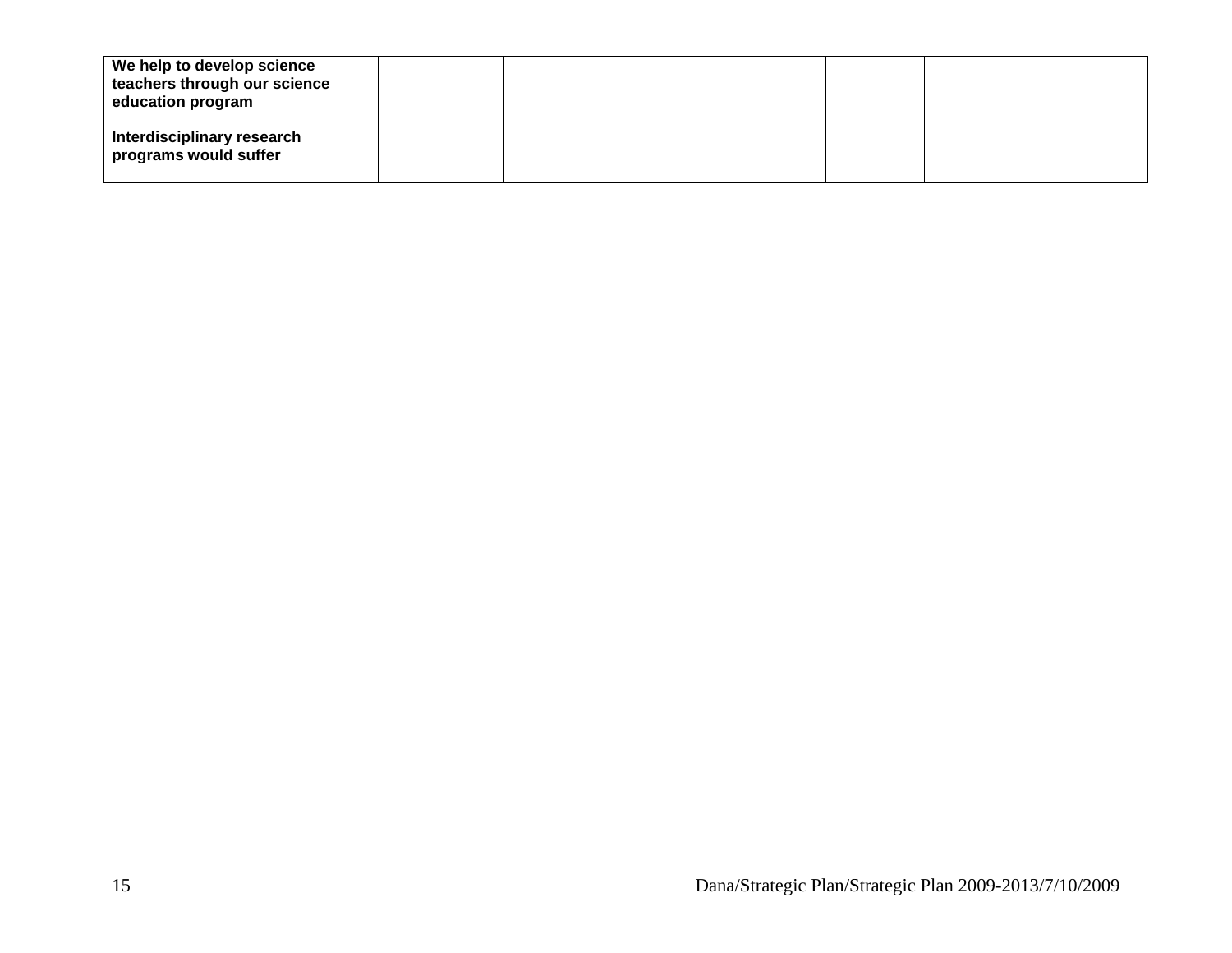**I. The Future: Unit Profile Changes (as appropriate)** 

| <b>Type</b><br>of Change<br>A=Add<br>D=Delete<br><b>M=Modify</b> | Year         | <b>Cost or Savings</b>                                               |
|------------------------------------------------------------------|--------------|----------------------------------------------------------------------|
|                                                                  |              |                                                                      |
| A<br>A                                                           | 2010<br>2012 | No additional cost;<br>Additional cost partly<br>offset by increased |
| A                                                                | 2010         | undergraduate<br>enrollments<br>No additional cost                   |
| A                                                                | 2010         | Incurs cost but<br>retains high caliber                              |
| M                                                                | 2009         | faculty                                                              |
|                                                                  |              |                                                                      |

Unit Goals/Outcomes Listing—Must include 5 year enrollment projections and retention goals as well**.**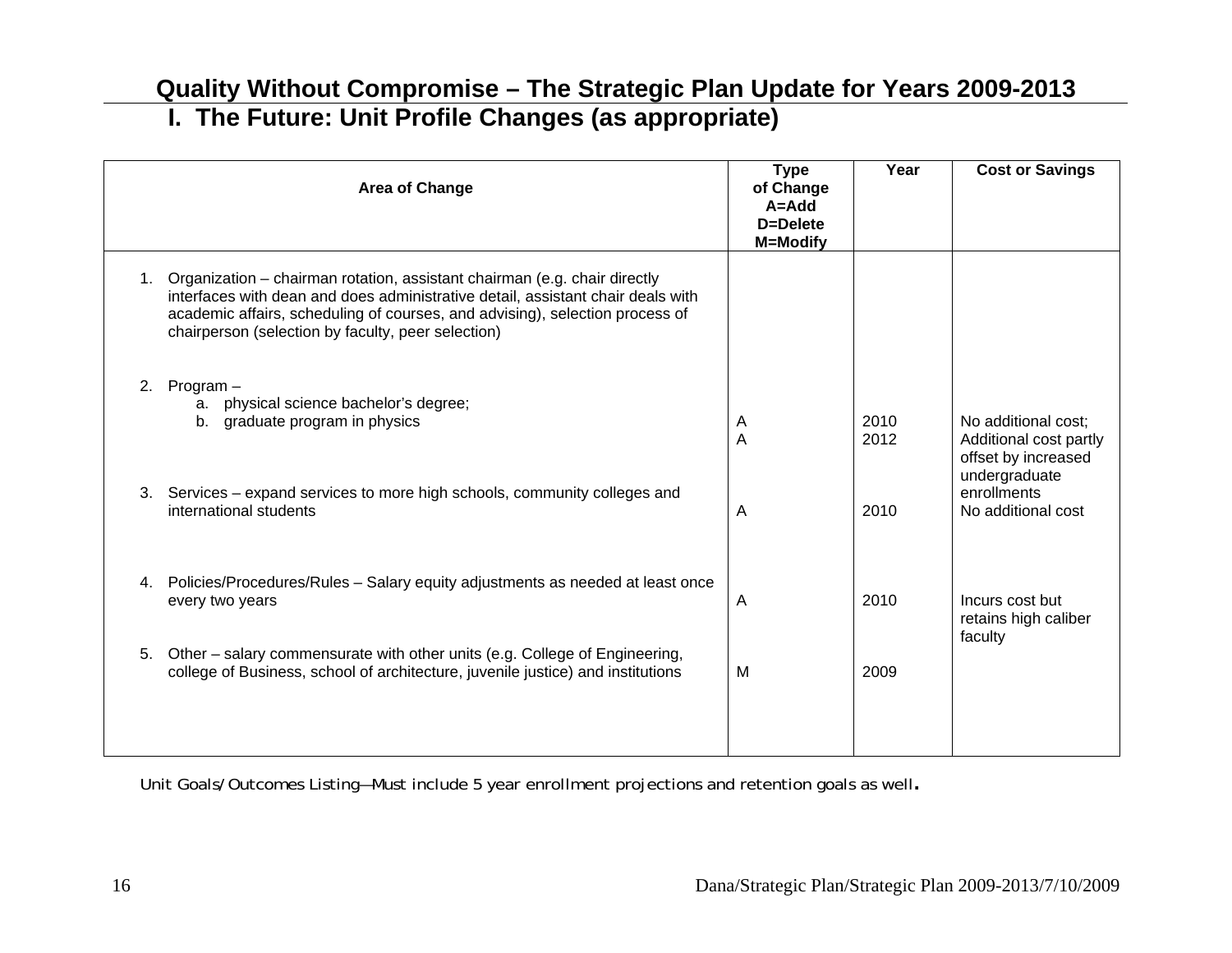| <b>Department Goal</b>                                                                                      | <b>Outcome</b>                                                                                                                                                                                  |
|-------------------------------------------------------------------------------------------------------------|-------------------------------------------------------------------------------------------------------------------------------------------------------------------------------------------------|
| 1. Continue<br><b>Physics</b><br>to<br>modernize<br>the<br>Department laboratories.                         | Modernized laboratories<br>٠                                                                                                                                                                    |
| Continue to monitor course offerings and<br>2.<br>program changes elsewhere to update our<br>own offerings. | Updated course and program plans as they<br>occur                                                                                                                                               |
| Increase the size and number of research<br>3.<br>grants.                                                   | Increase the number of proposals<br>٠<br>submitted by 50%.                                                                                                                                      |
| Increase the number of publications.<br>4.                                                                  | Increase the number of publications<br>٠<br>submitted by 50%.                                                                                                                                   |
| Expand interactions with schools.<br>5.                                                                     | Expand interaction to include Waller and<br>٠<br>Hempstead ISDs during 2008-2009.<br>Expand to at least one more school per<br>$\blacksquare$<br>year in the Houston, Waller and Katy<br>areas. |
| Increase the number of double majors in<br>6.<br>physics.                                                   | Increase the number of double majors by<br>٠<br>50% per year.                                                                                                                                   |
| implement<br>articulation<br>Develop<br>7.<br>and<br>agreements with community colleges.                    | MOU with Cy-Fair College during 2008-<br>٠<br>2009<br>MOU with Blinn College during 2009-2010<br>٠                                                                                              |
| 8.<br>to update departmental<br>Continue<br>web<br>site.                                                    | Continual improvement in web access to<br>٠<br>department's activities and services.                                                                                                            |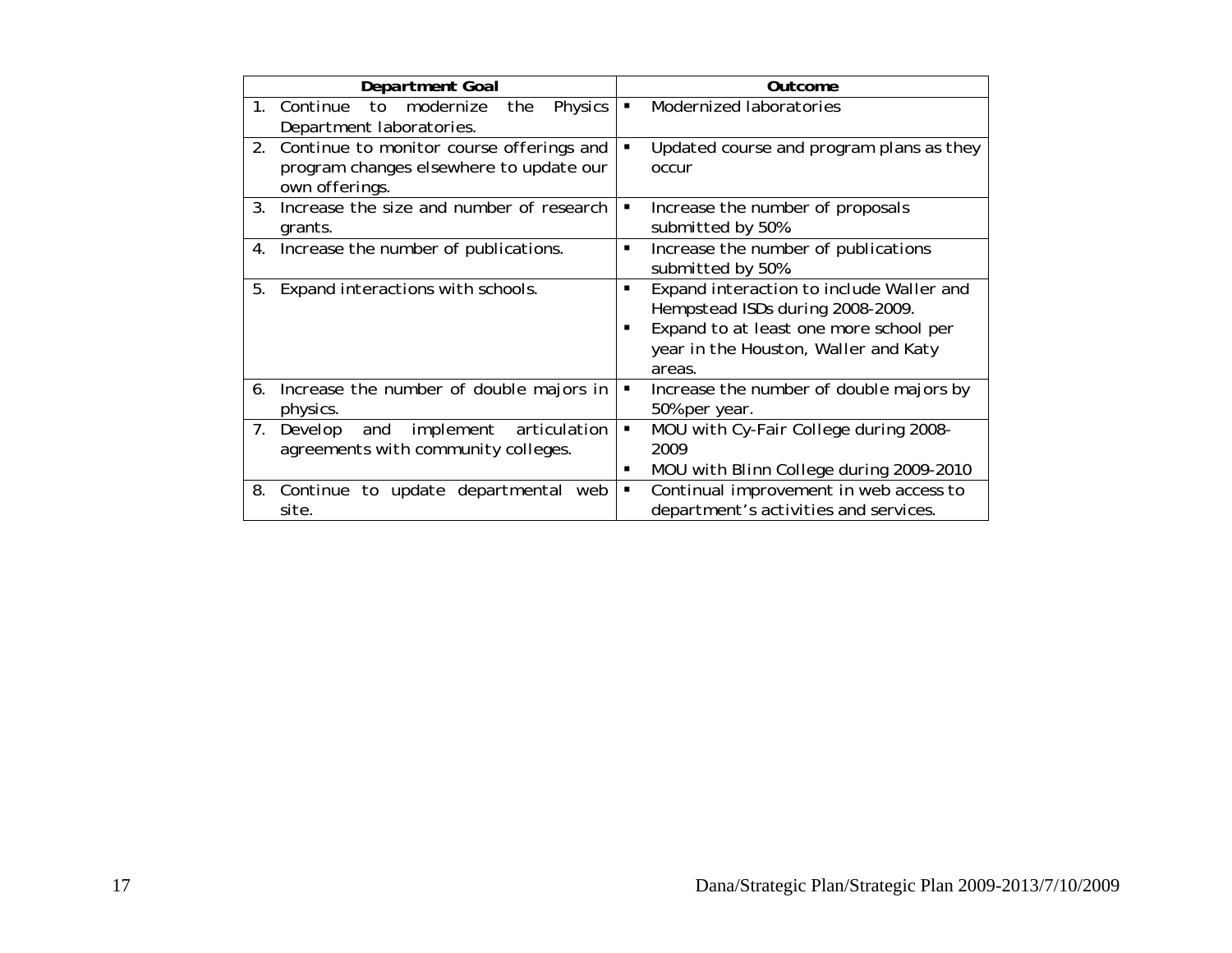**J-1. The Future: Projected Outcome Achievement by TAMUS Imperative and University Goal (Excluding Degree Program Outcomes Reported on Forms A-1)** 

> **TAMUS Imperative #1: Openness and Accountability Related University Goal Number(s): (2) Improve Academic Indicators, (4) Strengthen Environmental Health and Safety Programs on Campus, (9) Increase and Enhance the Visibility and Awareness of the University to The Community at Large/All Stakeholders**

| <b>Unit Goal</b>                                                               |   | Projected<br><b>Objectives/Outcomes</b>                            | <b>Means of</b><br><b>Assessment</b><br><b>By Year</b> |                | <b>Strategies Used</b>                                                           | <b>Savings or</b><br><b>New</b><br>Cost per<br><b>Strategy</b> |
|--------------------------------------------------------------------------------|---|--------------------------------------------------------------------|--------------------------------------------------------|----------------|----------------------------------------------------------------------------------|----------------------------------------------------------------|
| To be transparent in<br>every activity                                         |   | Enhanced accountability                                            |                                                        | $\blacksquare$ | Continually communicate with faculty,<br>staff, student assistants, students and |                                                                |
| To clearly<br>communicate vision<br>and initiatives                            |   | Enhanced visibility and trust<br>in outside agencies               |                                                        |                | their guardians, our external partners                                           |                                                                |
| To make safety a<br>mindset in all faculty,<br>staff and student<br>assistants |   | Maximum safety standards<br>and implementations in<br>laboratories |                                                        |                |                                                                                  |                                                                |
| To comply with all<br>PVAMU's and<br>TAMUS' policies                           | п | Enhanced compliance                                                |                                                        |                |                                                                                  |                                                                |
| Implement strategic<br>planning framework                                      |   | Periodic reports/updates                                           |                                                        |                |                                                                                  |                                                                |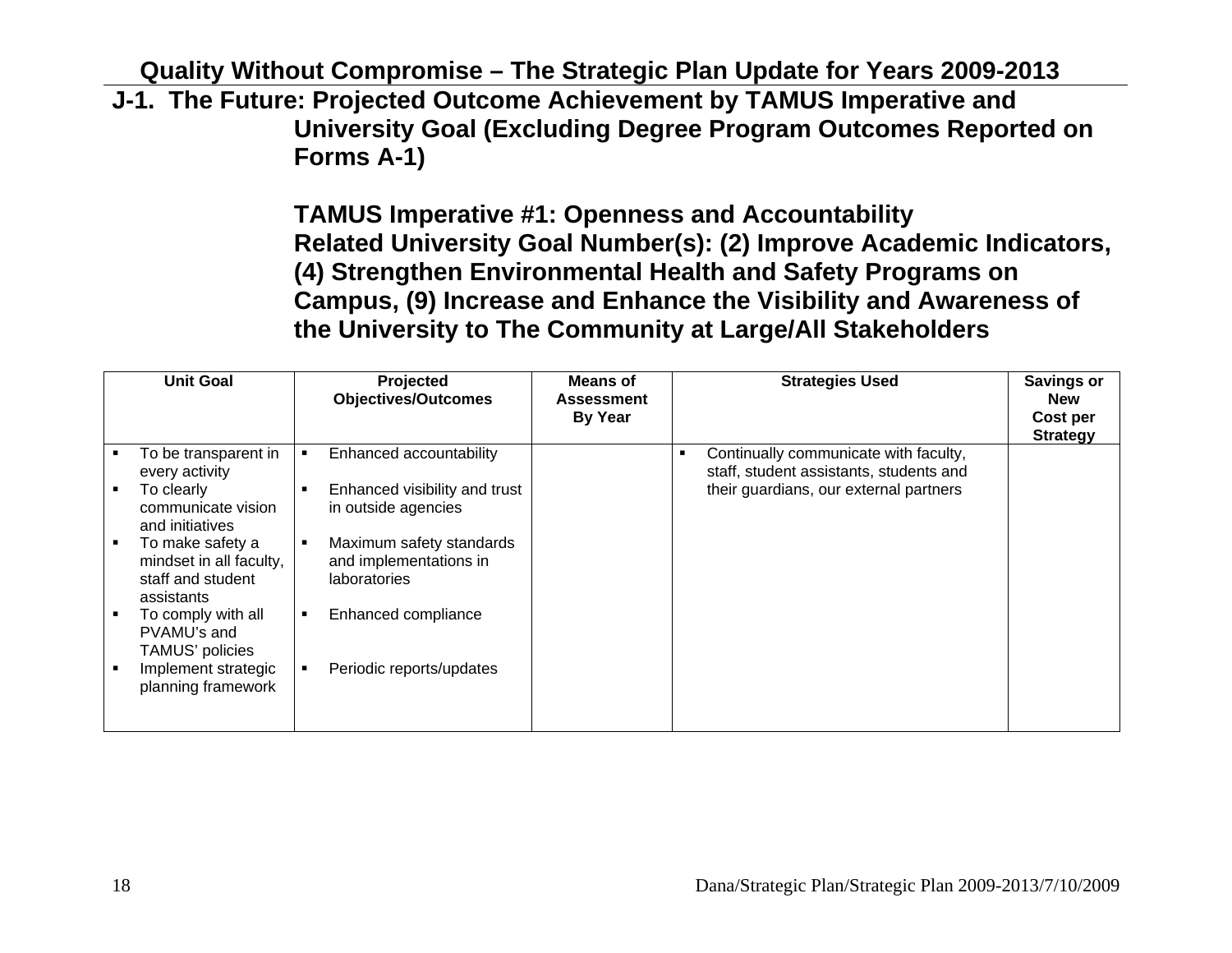**K-1. The Future: Projected Outcome Achievement by TAMUS Imperative and University Goal** 

> **TAMUS Imperative #2: Excellence through Academics & Extension Related University Goal Number(s): (1) Strengthen the Quality of Academic Programs; (7) Promote Programs that Contribute to Student Success; (9) Increase and Enhance the Visibility of the University at Large/All Stakeholders; (10) Strengthen the Quality of the Athletics Program**

| <b>Unit Goal</b>                                                                                      | Projected<br><b>Objectives/Outcomes</b>                                                                    | Means of<br><b>Assessment</b><br><b>By Year</b> |   | <b>Strategies Used</b>                                                                                                | <b>Savings or</b><br><b>New</b><br>Cost per<br><b>Strategy</b> |
|-------------------------------------------------------------------------------------------------------|------------------------------------------------------------------------------------------------------------|-------------------------------------------------|---|-----------------------------------------------------------------------------------------------------------------------|----------------------------------------------------------------|
| To supplement<br>classroom<br>instruction with<br>online material<br>Continue to                      | Enhanced access to<br>learning materials &<br>Improved student<br>performance<br>Strengthened curricula in | ٠                                               | п | Keep abreast of developments across the<br>U.S. and the globe, changing needs of the<br>market and continually adapt. |                                                                |
| strengthen and build<br>new partnerships<br>with ISDs and<br>community colleges<br>Continually update | ISDs, reduction in<br>remediation, increase in<br>graduation rates,<br>recognitions from partners          |                                                 |   |                                                                                                                       |                                                                |
| physics website to<br>enhance outreach<br>Continue to excel in                                        | Useful, easily navigable<br>website                                                                        |                                                 |   |                                                                                                                       |                                                                |
| faculty and staff<br>performance                                                                      | Excellent teaching,<br>scholarly publications,<br>increased research funding                               |                                                 |   |                                                                                                                       |                                                                |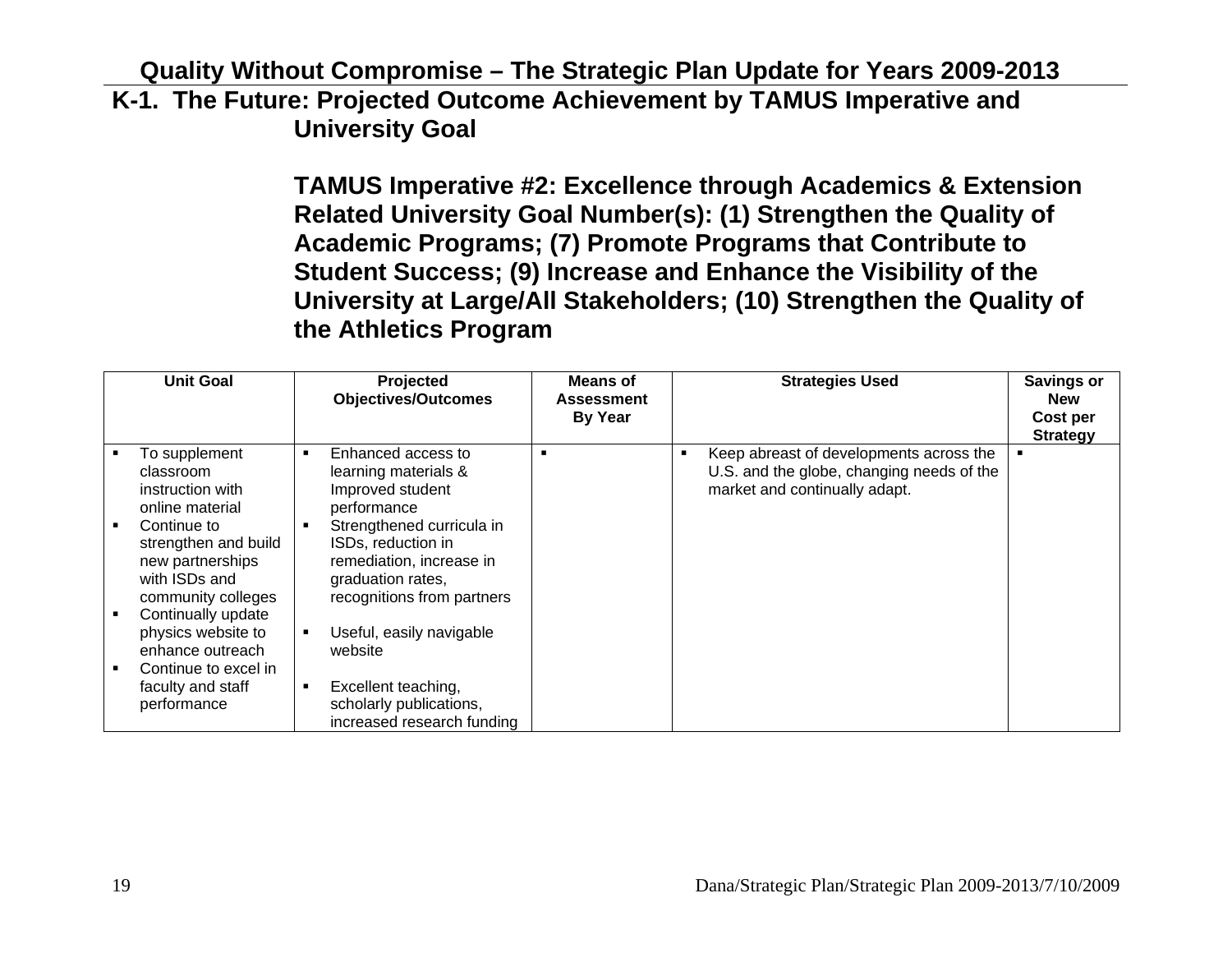#### **Quality Without Compromise – The Strategic Plan Update for Years 2009-2013 K-1. The Future: Projected Outcome Achievement by TAMUS Imperatives and University Goals**

# **TAMUS Imperative #3: Research University Goal Number(s): (3) Increase Applied and Basic Research; (8) Strengthen University Advancement Programs Including Research**

| <b>Unit Goal</b>                                                                                                                                                                                                                                                                                                        | Projected<br><b>Objectives/Outcomes</b>                                                                                          | Means of<br><b>Assessment</b><br><b>By Year</b> | <b>Strategies Used</b>                                                                                                                                                                                         | <b>Savings or</b><br><b>New</b><br>Cost per<br><b>Strategy</b> |
|-------------------------------------------------------------------------------------------------------------------------------------------------------------------------------------------------------------------------------------------------------------------------------------------------------------------------|----------------------------------------------------------------------------------------------------------------------------------|-------------------------------------------------|----------------------------------------------------------------------------------------------------------------------------------------------------------------------------------------------------------------|----------------------------------------------------------------|
| Conduct research on<br>issues of state and<br>national relevance<br>Form collaborations<br>to enhance<br>capabilities and<br>strengthen the<br>infrastructure<br>Initiate efforts<br>$\blacksquare$<br>towards<br>$commercialization -$<br>leveraging<br>specialized lab<br>facilities & work on<br>patentable products | Enhanced relevance for the<br>$\blacksquare$<br>department<br>Enhanced return on<br>$\blacksquare$<br>investment to the taxpayer |                                                 | Identify and respond to potential<br>п<br>opportunities<br>Identify potential collaborators to<br>complement existing capabilities<br>Work with TAMUS Vice Chancellor for<br>п<br>Research & Commercialization |                                                                |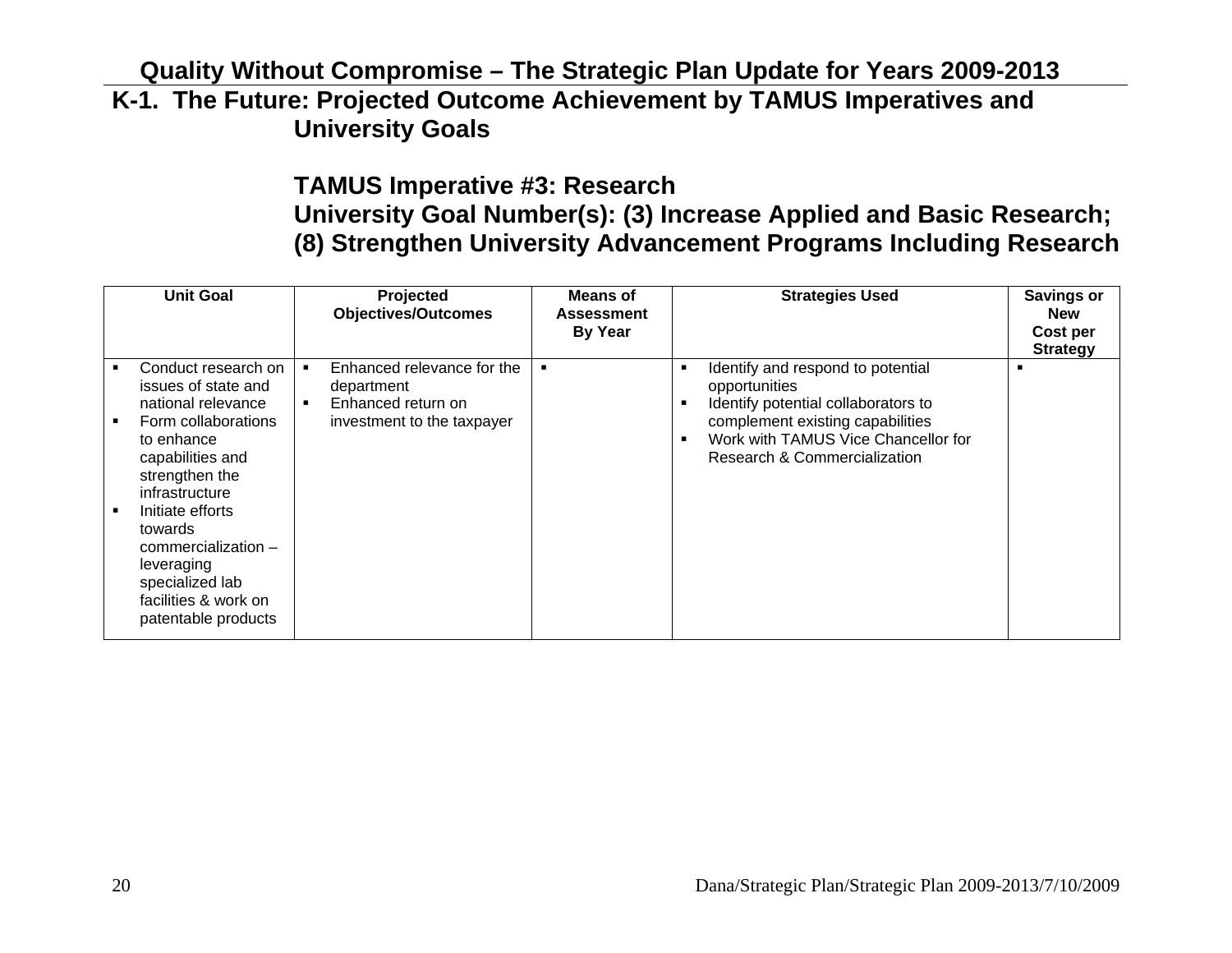#### **Quality Without Compromise – The Strategic Plan Update for Years 2009-2013 K-1. The Future: Projected Outcome Achievement by TAMUS Imperatives and University Goals**

# **TAMUS Imperative #4: Resources Optimized and Leveraged University Goal Number(s): (5) Achieve and Maintain Financial Stability (6) Increase the Efficiency of University Operations**

| <b>Unit Goal</b>                                                                                                                                                                                                 |   | Projected<br><b>Objectives/Outcomes</b>                                                                                          | <b>Means of</b><br><b>Assessment</b><br><b>By Year</b> | <b>Strategies Used</b>                                                                                           | <b>Savings or</b><br><b>New</b><br>Cost per<br><b>Strategy</b> |
|------------------------------------------------------------------------------------------------------------------------------------------------------------------------------------------------------------------|---|----------------------------------------------------------------------------------------------------------------------------------|--------------------------------------------------------|------------------------------------------------------------------------------------------------------------------|----------------------------------------------------------------|
| Continue to<br>implement "Go<br>Green" efforts by<br>minimizing paper<br>usage, increasing<br>recycling efforts, etc.<br>Increase revenue via<br>external grants to<br>add value to<br>PVAMU, TAMUS<br>and Texas | ٠ | Enhanced savings and<br>reduced waste in materials,<br>and other resources<br>Enhanced trust in clients as<br>to our stewardship | $\blacksquare$                                         | Conduct more and more communications<br>п<br>via e-mail<br>Utilize website for information<br>п<br>dissemination | п                                                              |